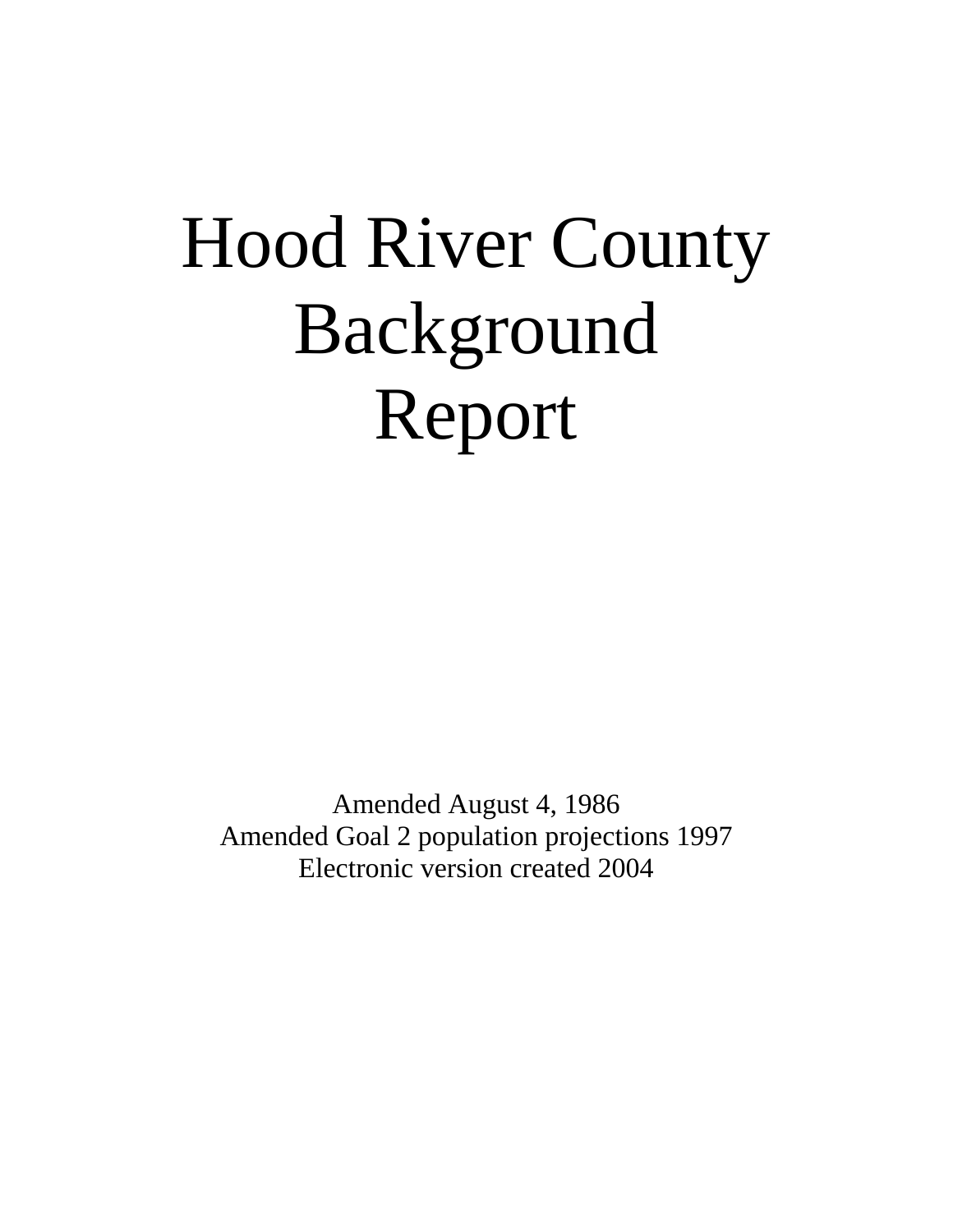#### BACKGROUND REPORTS

#### INTRODUCTION:

The Hood River County Comprehensive Land Use Plan is the basic instrument used for county land use planning. It is law and is utilized to control and direct the use and development of land use activities on private lands within the county. A comprehensive plan means a generalized coordinated land use map and policy statement of the county. Such a plan is an expression of public policy in the form of a policy document; generalized plan map, zoning map, implementing ordinances and supportive background reports.

Overall Hood River County's comprehensive plan consists of the following elements:

- a. County Goal, Policy, Strategy, and Land Use Designation Document: (In short, County Policy Document.) This is a statement of public policy; as such it is one of the major documents to be used for land-use decisions.
- b. Comprehensive Plan Map: Implement the County Policy Document through general delineations of land-use designations on a plan map. The plan map graphically shows where land use activities (e.g., residential, commercial, industrial, agricultural, forestry, etc.) will occur within the planning period (year 2000).
- c. Zoning Map, and Zoning and Subdivision Ordinances: The zoning maps and ordinances implement in detail, the comprehensive plan map. The zoning map is more graphically specific in determining land use activities and the zoning and subdivision ordinances provide standards and criteria that control development of land use activities.
- d. Background Reports: These reports contain inventories, detailed information, analysis, etc., concerning each Statewide Goal. This information provides the basis in development of the Policy Document, the plan and zoning delineations and justification for the zoning and subdivision ordinance text.
- e. Exceptions Document: Presents background data analyzing and justifying why specific areas are either built out and committed to residential, commercial and industrial use or why there is a need to accommodate additional development (residential, commercial or industrial) in specific areas.
- f. Transportation System Plan (TSP): Implements the County's TSP, the City of Hood River's TSP; and the City of Cascade Locks' TSP to comply with state-wide Planning Goal #12, OAR 660-012 and Periodic Review, OAR 660-025. The Plan was adopted as HRC Ordinance #249 on July 21, 2003.

This document contains Background Reports. Copies of the above Comprehensive Plan elements are available at the Hood River County Planning Department, Hood River County Business Administration Building, 601 State Street, Hood River, Oregon, 97031.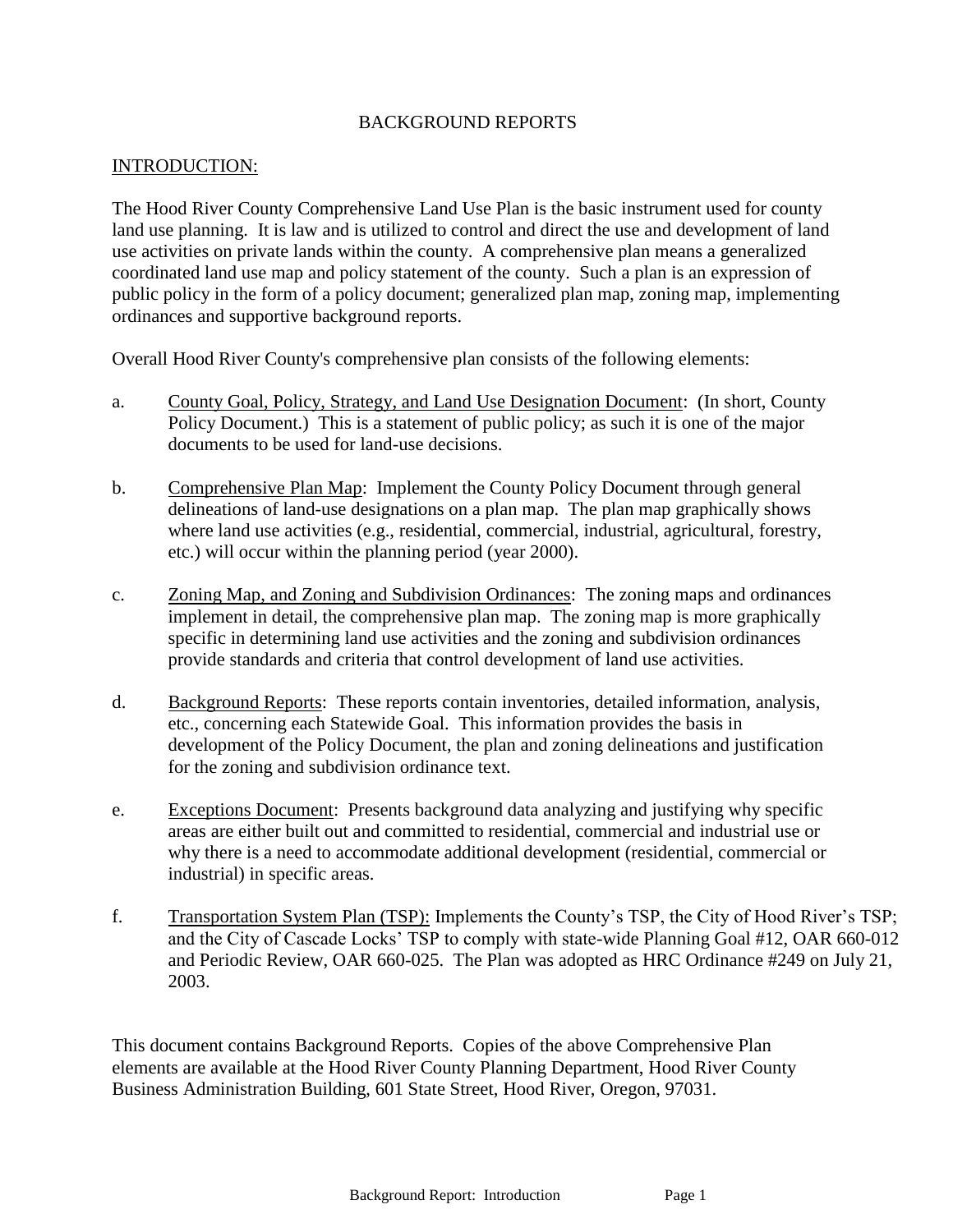#### PLAN INTRODUCTION

#### I. WHAT IS THE COUNTY PLAN?

The Hood River County Comprehensive Land Use Plan is the basic instrument used for County land use planning. It is law and is utilized to control and direct the use and development of land use activities on private lands within the County. A Comprehensive Plan means a generalized coordinated land use map and policy statement of the County. Such a plan is an expression of public policy in the form of a policy document, generalized plan map, zoning map, implementing ordinances and supportive background reports.

The purpose of the Comprehensive Plan is to interrelate all developed and natural systems and activities related to land use. Natural systems and activities include natural resources and air and water quality management programs, etc. Developed systems and activities include sewer and water systems, transportation systems, educational facilities and recreational facilities, etc. The Comprehensive Plan is both "coordinated" and "interrelated", consequently the land use map and zoning map must be consistent with applicable text in the policy document, zoning and subdivision ordinances, and background reports and vice versa.

Overall Hood River County's Comprehensive Plan consists of the following elements:

- A. County Goal, Policy, Strategy, and Land Use Designation Document: (In short, County Policy Document) This is a statement of public policy; as such it is one of the major documents to be used for land-use decisions.
- B. Comprehensive Plan Map: Implements the County Policy Document through general delineations of land-use designations on a plan map. The plan map graphically shows where land use activities (e.g., residential, commercial, industrial, agricultural, forestry, etc.) will occur within the planning period (year 2000).
- C. Zoning Map, and Zoning and Subdivision Ordinances: The zoning maps and ordinances implement in detail, the comprehensive plan map. The zoning map is more graphically specific in determining land use activities and the zoning and subdivision ordinances provide standards and criteria that control development of land use activities.
- D. Background Reports: These reports contain inventories, detailed information, analysis, etc., concerning each Statewide Goal. This information provides the basis in development of the Policy Document, the plan and zoning delineations and justification for the zoning and subdivision ordinance text. Background reports also include (in total or portions) specialty reports such as "Hood River County, An Analysis of Alternative Economic Futures", Pacific Economica, Inc. (1981); portions of the 1977 Mt. Hood Planning Final Environmental Statement,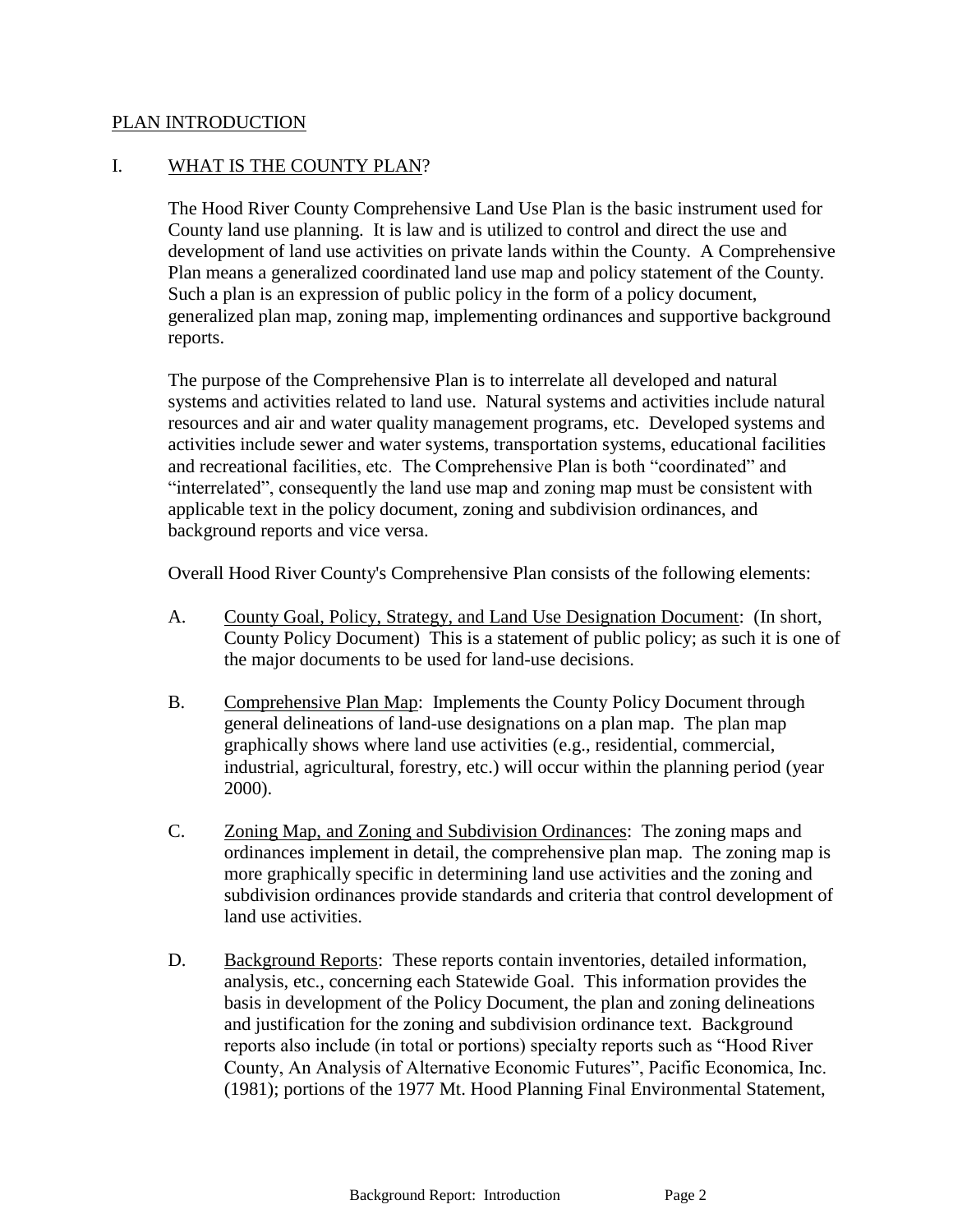1977, Mt. Hood National Forest; Hood River County Westside Area North-South (transportation) Feasibility Study (1982), etc.

- E. Exceptions Document: Presents background data analyzing and justifying why specific areas are either built out and committed to residential, commercial and industrial use or why there is a need to accommodate additional development (residential, commercial or industrial) in specific areas.
- F. Transportation System Plan (TSP): Implements the County's TSP, the City of Hood River's TSP; and the City of Cascade Locks' TSP to comply with state-wide Planning Goal #12, OAR 660-012 and Periodic Review, OAR 660-025. The Plan was adopted as HRC Ordinance #249 on July 21, 2003.

### II. WHAT IS THE PURPOSE OF THE PLAN?

- A. Establish a land-use planning process and policy framework as a basis for all decisions and actions related to the use of land and to assure an adequate factural base for such decisions and actions for lands outside the City Limits of Hood River and Cascade Locks.
- B. Provide for consistent review of development proposals including revision of comprehensive plan and zone changes.
- C. Protect public health, safety and welfare.
- D. Preserve and maintain agricultural lands.
- E. Preserve forest lands for forest uses.
- F. Preserve open space and protect natural, scenic and historical resources.
- G. Maintain and improve the quality of the air, water and land resources of the County.
- H. Protect life and property from natural disasters and hazards.
- I. Satisfy the recreational needs of the citizens.
- J. Improve the economy.
- K. Provide lands for housing.
- L. Plan and develop a timely, orderly, and efficient arrangement of public facilities and services to serve as a framework for rural development.
- M. Encourage a safe, convenient, and economic transportation system.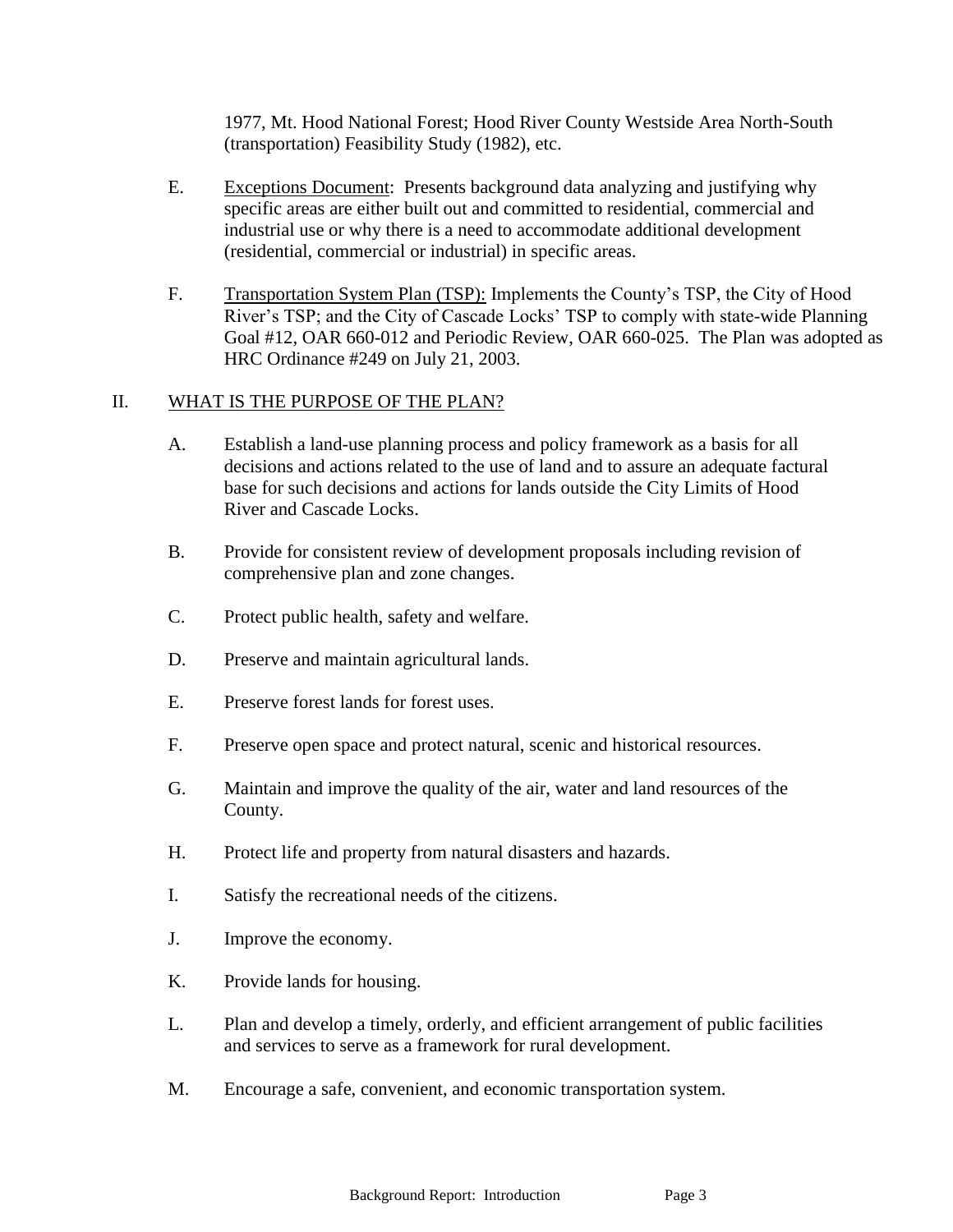- N. Conserve energy.
- O. Provide an established set of policies for citizens preparing or revising development proposals, and in testifying before decision-makers, and for decision makers as the criteria for review when making public decisions.
- P. Provide recommendations for the County, State, and Federal agencies, and special districts, on a variety of subjects (listed under Strategies in each section).
- Q. Provide the standards by which the Plan can be implemented via zoning and subdivision ordinances and a Capital Improvements Plan; and
- R. Preserve the rural character of the County.

The Comprehensive Plan is comprehensive because it was developed in recognition of County needs and desires to the year 2000±.

### III. PLAN DEVELOPMENT - CITIZEN INVOLVEMENT

The following brief comments do not do justice to the numerous hours of dedication by the Citizen Advisory Groups and other citizens; Planning Commission members; the Board of County Commissioners; and various agencies who developed Hood River County's Comprehensive Plan. Plan development involved two processes: Phase I, involvement prior to submittal to the LCDC and Phase II, resubmittal to the LCDC.

A. Phase I: The process used to develop the Plan was one of extensive citizen involvement using the "natural systems" approach and the State Goals and Guidelines to produce an effective local document. Individual citizens, groups, and agencies were also consulted on the Plan. The Plan, developed jointly by the Citizen Advisory Group (CAG), County Planning Commission, and the Planning Staff, reflects basic goals and policies which are designed to insure future livability.

Initially, the Plan drafts were prepared by the CAGs and the Planning Department Staff, based upon numerous sources (data and analyses of data, interviews with agencies and citizens, industry input, etc.). These drafts were reviewed by the County Planning Commission. After a request for agency comment on the revised plan (for example, comments from the Soil Conservation Service, State Forestry Department, and County Public Works Department), the County Planning Commission held public hearings. Based on the public hearing testimony the Planning Commission made revisions to the Plan and proposed Zoning Map that were felt to be appropriate. This resulting Plan and proposed Zoning Map was forwarded to the Board of County Commissioners who after hearings adopted the Plan.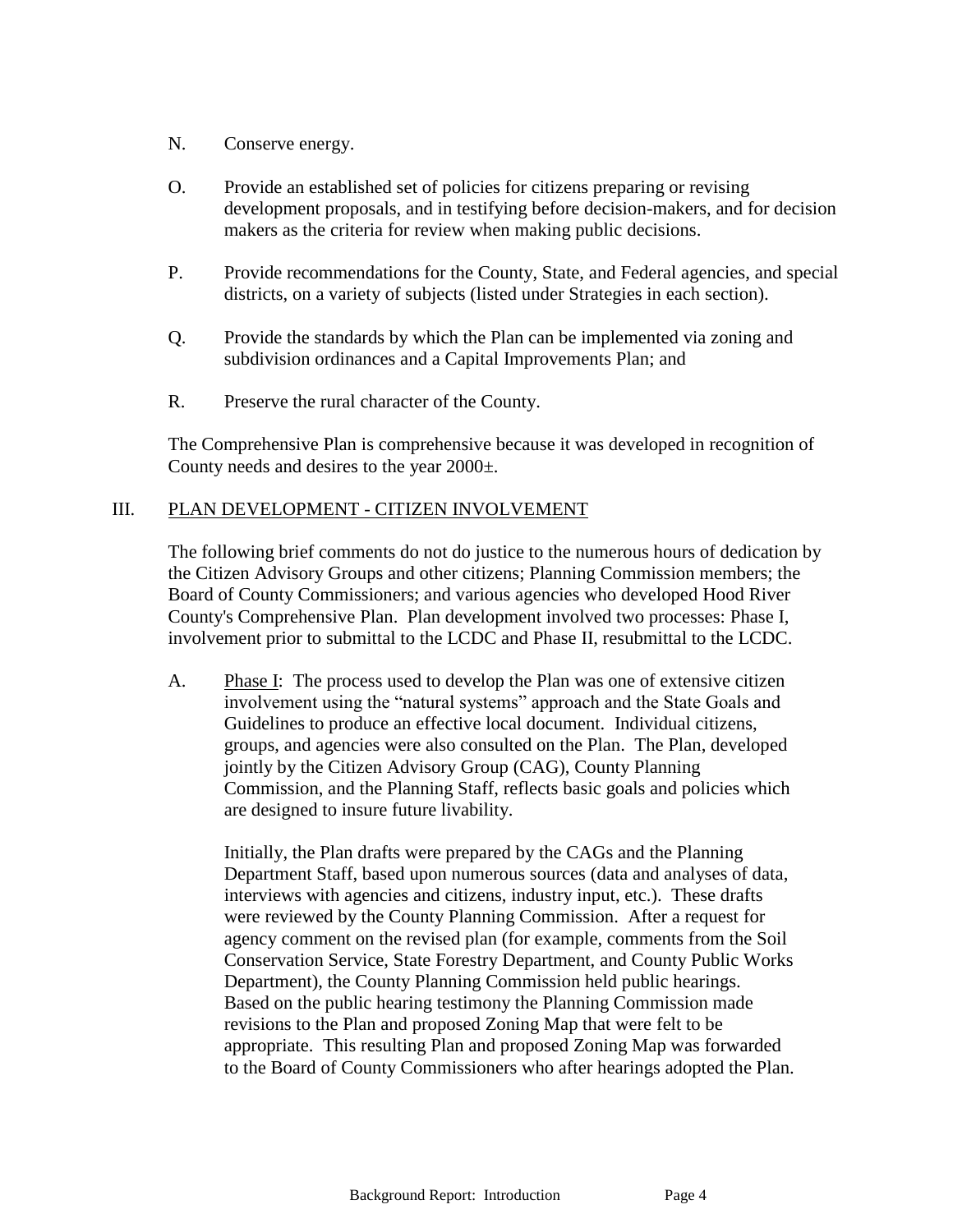Thereafter it was submitted to the Land Conservation and Development Commission in August, 1980.

B. Phase II: The LCDC critiqued the County's Plan and remanded it to the County (December, 1981,) thereafter the process involved the following. The Board of County Commissioners designated the Hood River County Planning Commission as the primary body to bring the County Plan into compliance with the directives of the Land Conservation and Development Commission (LCDC). The Board also directed that the previous Citizen Advisory Members, agencies, etc., be utilized through referrals to assist the County. The Citizen Advisory mailing list amounted to approximately 155 persons and agencies. Basically when the Commission completed compliance items they either sent or notified the Citizens Advisory Committee and agencies, etc., that copies were available for review and comment prior to scheduled hearings. The County's mailing list eventually amounted to 400+ individuals and agencies.

The approximate number of Xerox pages distributed just throughout the County regarding the Plan amounted to 100,000 pages (considered low).

The Commission averaged three work sessions per month between February, 1982 and late August, 1983. The work sessions were open to the public and the public and Citizen Advisory Committee were notified through the media or by mail-outs.

Upon receiving comments from the public, the Commission would make a tentative decision and forward copies to the LCDC Plan Reviewer for additional review and comment.

The Commission conducted four public hearings regarding compliance items. All members and agencies on the Citizen Advisory list were sent legal notices of the hearings. Legal notices also appeared in the local newspaper and through the radio. The Planning Commission forwarded their recommendations to the Hood River County Board of Commissioners. The Board held required public hearings, made revisions and updates, and directed the Planning Department to submit again, the Plan including all its elements to the LCDC. This was accomplished in early spring, 1984.

C. Plan Consolidation: The previous Hood River County Comprehensive Land Use Plan (submitted to the LCDC August, 1980) consisted of the following four separate plans: (1) Mt. Hood; (2) Central Valley; (3) City/Westside; and (4) Columbia Gorge.

The Board's directives were to consolidate the four plans into one County Plan and this has been completed. Although the Plan has been consolidated, references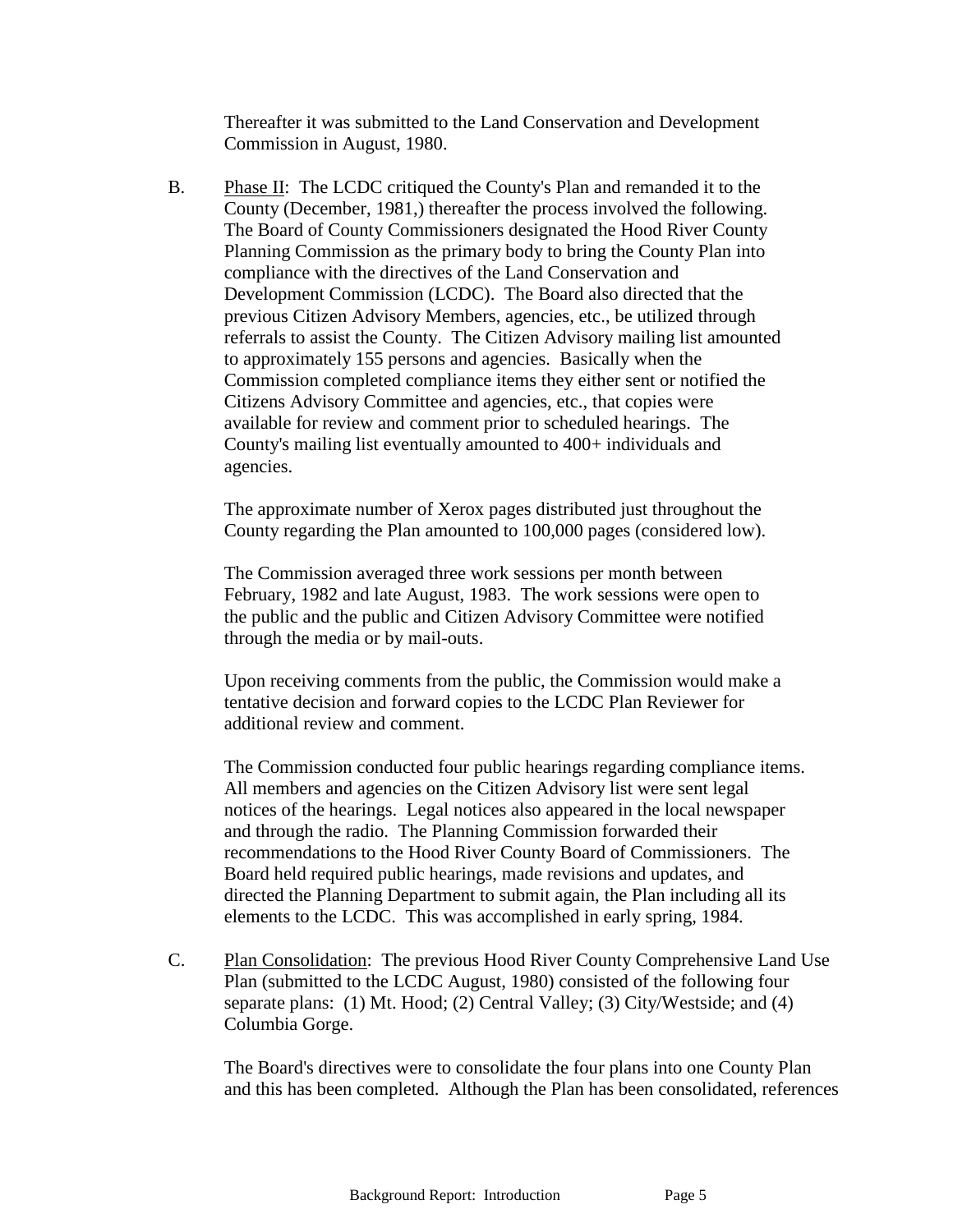are naturally made to certain geographical locations throughout the Comprehensive Plan. The public generally identifies by geographical location. For example, the Columbia Gorge area and Central Valley are referenced in numerous policies, strategies, etc., in the Policy Document and within the Background Reports.

Map #1 will assist the public in identifying planning areas by name. The boundaries shown are not legal boundaries, however some have been placed or coincide with existing plan designations or zoning boundaries. Also, the Hood River County Comprehensive Plan has again been consolidated into one land use plan.

### IV. CRITERIA USED IN DEVELOPING THE PLAN

- A. Basic Criteria: The overall guiding principle in developing policies and allocating land for future growth is to meet identified community needs and goals (detailed in the subject sections of the Plan). Land is viewed as a resource, not a commodity.
- B. Other Criteria:
	- 1. Physiographic determination is based on the "Natural Systems" approach to planning, that is, the designation of land-use types and intensities based on the physical suitability of the land. This system evolves around the premise that man and nature can and should live in harmony with one another. To accomplish this, the Plan recognizes both the needs of man and nature.

Community-wide problems can be created by permitting intense development in areas susceptible to flooding, soil erosion, high-water tables, and unstable slopes, because the balance of nature can easily be upset. A geologic stability study has been prepared by the State Department of Geology and Mineral Industries for the area, floodplain mapping is to become more detailed, and a soils suitability inventory has been completed.

Land hazards (flooding) and limitations (slope, high-water table, etc.) have been identified. The limitations based on soils are general in nature and specific sites within an area may reveal different soil characteristics. In these cases, the soil conservationist from the SCS or the County Sanitarian should be consulted. As a general tool soil hazards, limitations, and suitability ratings serve to guide the type and intensity of development in an area.

2. Efficient Community Design: Building an efficient community is analogous to building an efficient home. "Efficiency" means a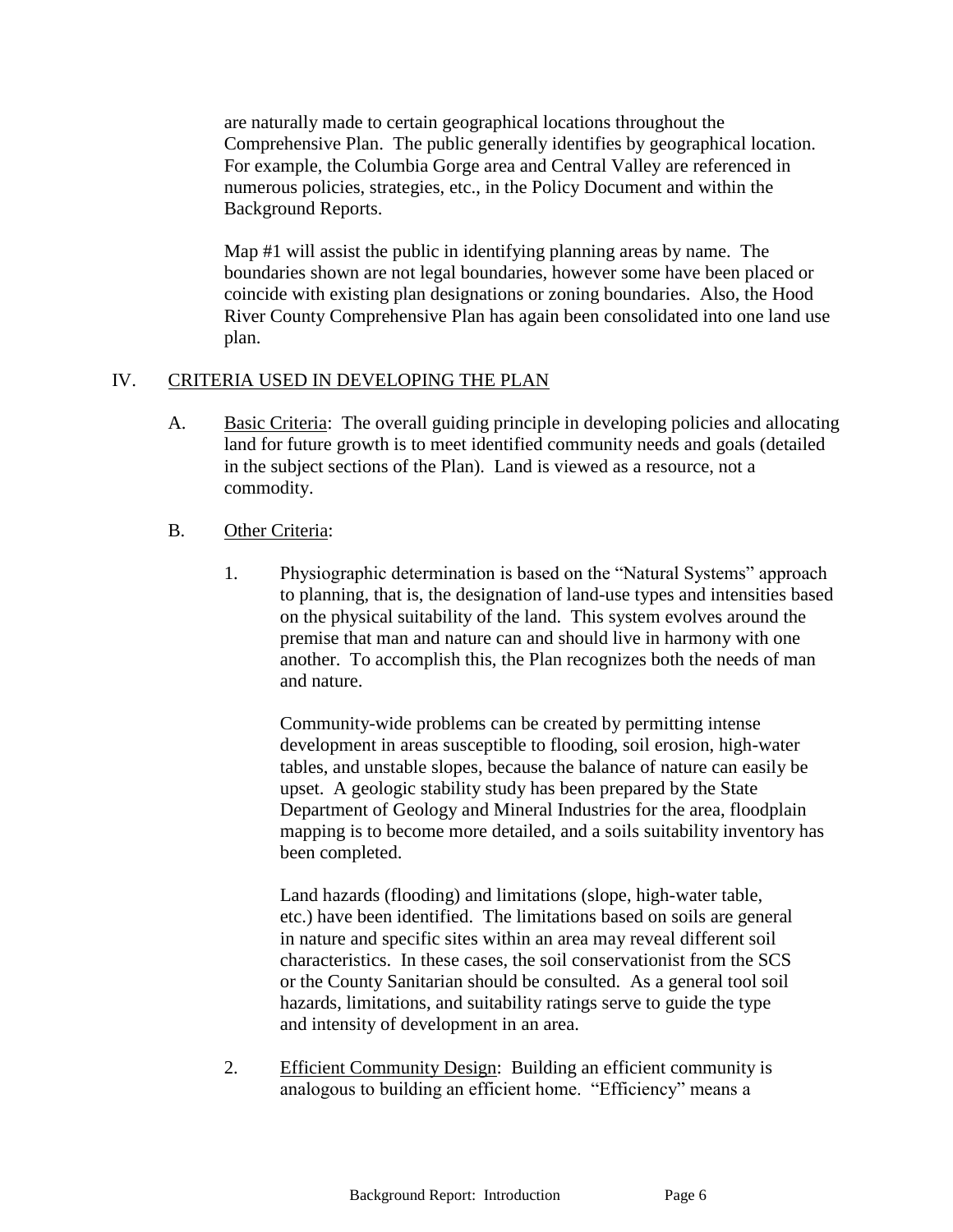community is designed for energy savings, low maintenance costs, and ease of expansion. An efficient community is characterized by: (a) protection of the most efficient agriculture and forest resource lands (i.e., those lands that require the least inputs per unit output), (b) providing for the expansion of residential, commercial, and industrial land uses in locations already serviced for such uses, (c) allocation of land uses in such a pattern that maximum conservation of non-renewable sources of energy is achieved (e.g., providing for housing near shopping areas and employment opportunities).

3. Land Use Designation Criteria: Each Land Use Designation (residential, commercial, forestry, agricultural, etc.) has, in general, been applied to lands having characteristics to support land use activities. For example, lands designated rural residential include; lands where extensive parcelization has taken place; lands where existing rural residential use has occurred, etc. Lands designated agriculture include; areas where Class I through IV soils exist; lands where residential uses do not exist, etc. These and other land use designations and the areas where they apply are described in detail under Goal 2 - Plan Designations.

# V. HOW TO USE THE PLAN

Copies of the Policy Document, Comprehensive Plan Map, Zoning Map, Zoning and Subdivision Ordinances, and Background Reports are available for purchase or review at the Hood River County Planning Department.

In order to determine the effects of the Plan and its various elements on proposals for development, the following steps can be taken (this process is not exclusive):

- A. Determine the legal descriptions of the property in question; this will assist in expediting the overall process. The legal can be determined by identifying the Township, Range, Section and Tax Lot Number(s) of the property in question. This information can be obtained from the property tax statement or by seeking assistance from the County Records and Assessment Department.
- B. Obtain and review a copy of the Comprehensive Plan Map and Zoning Map. Utilizing the legal description determine the land use designation that applies to the property from the Comprehensive Plan Map. Also determine the definition of the Comprehensive Plan Designation from the Comprehensive Plan Map.
- C. Again, using the legal description determine from the Zoning Map the zoning that is applied to the property. Determine from the Zoning Ordinance what criteria and standards must be met.
- D. Read the County Policy Document to determine what policies strategies, etc., are applicable to the property.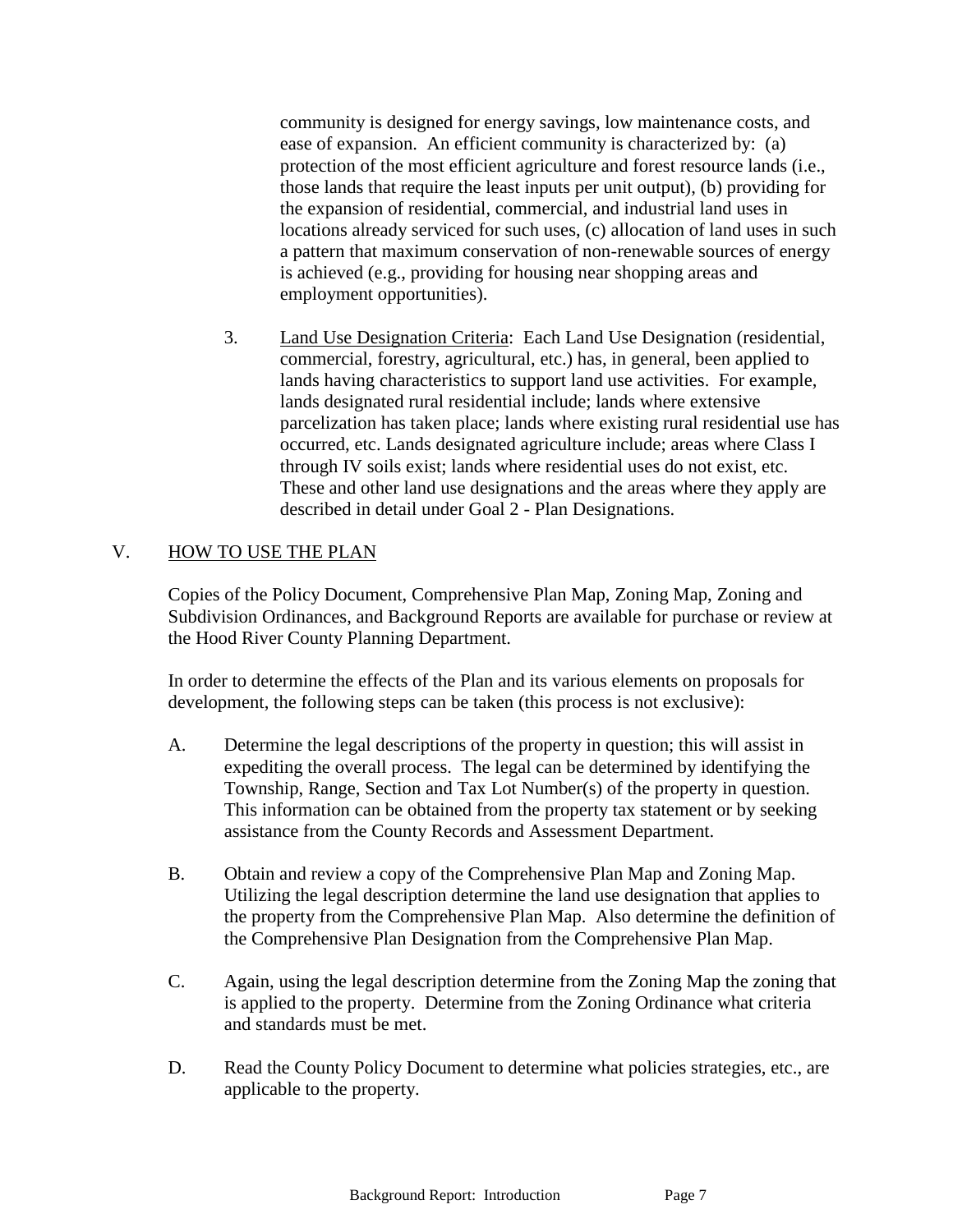- E. If the proposed use complies with the Plan Map, Zoning Map and Ordinances, inquire at the Hood River County Planning Department what other requirements must be met. The Planning Staff will assist you and if necessary direct you to the proper agency or office.
- F. If the Plan or zoning prohibits the proposed use, request what alternative courses of action are available. If one is applicable, make application. In providing more accommodating service, please provide the Planning Staff with the legal description and then establish an appointment. This allows Staff additional time to investigate in depth various alternatives and provides you with a "better" product to assist you in-making your decision.
- G. If you want to obtain a fairly thorough knowledge of the Planning Unit's physical, social and economic characteristics, spend an afternoon browsing through the Background Reports.

# VI. PLAN REVIEW AND UPDATE

The Plan is a continuing cooperative process for evaluating land-use decisions. Since the Plan is not a static entity, changes over time are required to reflect new circumstances. With that in mind, the County will review and update the Plan at least once every five years for the purpose of looking at unforeseen growth, technological changes, and public attitudes on land-use issues.

#### VII. HOW TO REVISE THE PLAN

The following policies apply to all administrative actions for legislative and quasijudicial plan revisions.

- A. Types of Revisions:
	- 1. Legislative. Legislative revisions are revisions where policy is being made. They include land use changes that have widespread and significant impact beyond the immediate area such as quantitative changes producing large volumes of traffic, a qualitative change in the character of the land itself such as large scale conversion of an area from residential to industrial use, or a special change that affects large areas of many different ownerships.
	- 2. Quasi-Judicial: Are changes where policy is being applied. They include those revisions which do not have significant impact beyond the immediate area of the change, are narrow in scope and focus on specific situations. For each plan change, a revision will be heard by the Planning Commission on a first come first serve basis.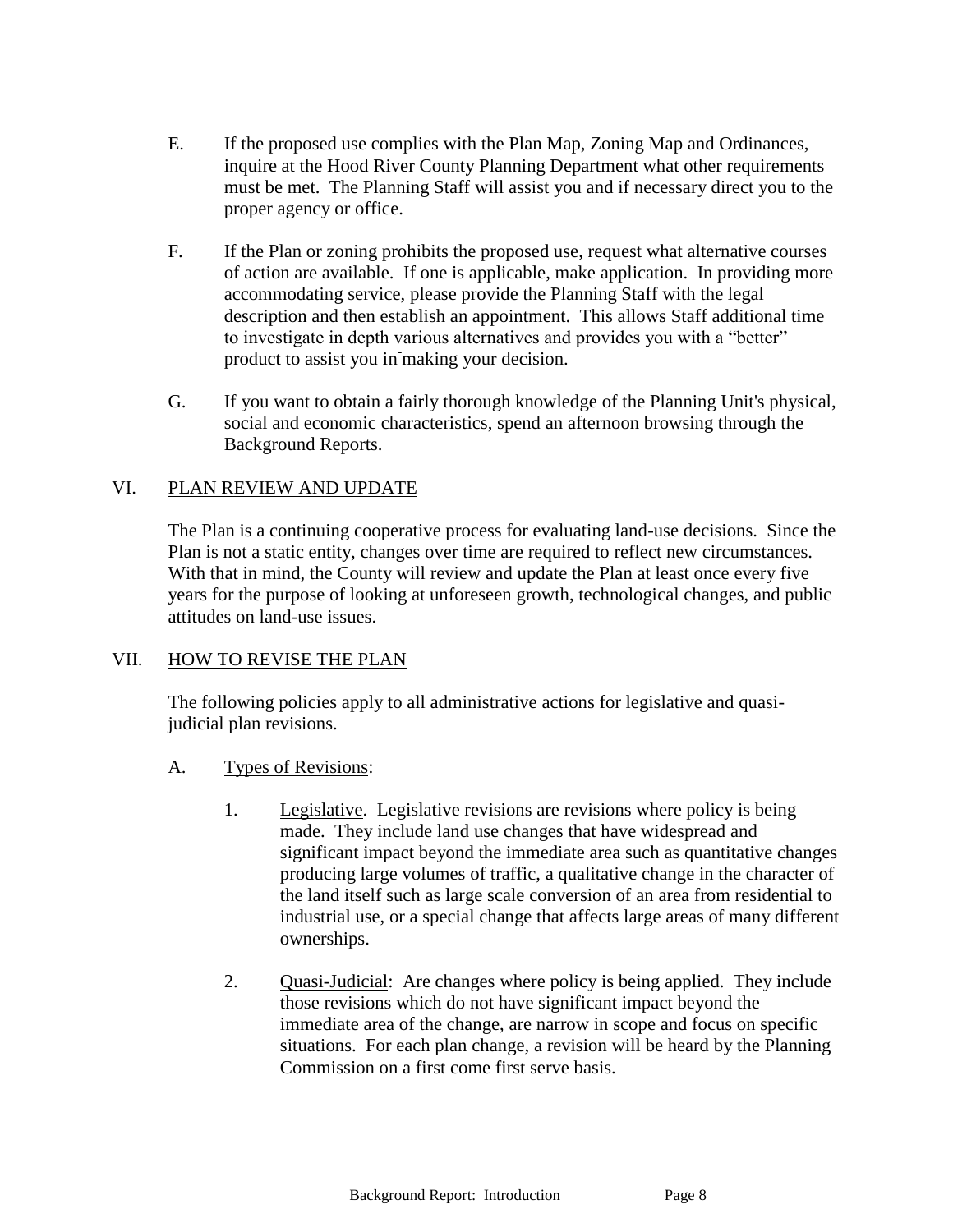- B. Those Eligible to Initiate a Plan Revision:
	- 1. Hood River County Board of Commissioners.
	- 2. Hood River County Planning Commission by majority vote.
	- 3. Property owner or authorized representative.
- C. Forms of Revisions:
	- 1. Amendment of one or more policies of the Plan (Legislative).
	- 2. Amendment to the text of the Plan (Legislative).
	- 3. Amendment of a portion of the comprehensive Plan Map (Legislative or Quasi-Judicial).
- D. Hearings Process: The County shall conduct a public hearing on all proposed plan revisions. To be acceptable, proposed revisions must show at a minimum the following:
	- 1. Conformance with State Land-Use Planning Goals.
	- 2. Compliance with the intent of the Comprehensive Plan (including all elements).
	- 3. Granting the proposal will not detrimentally affect the long-term environmental, economic, social, and energy needs of the locality, region, or state.
- E. Exceptions: If any Plan revision necessitates taking an exception to the State Goals, the applicable procedures called for in State Goal number two shall be followed.

# VIII. COUNTY OVERVIEW

Hood River County, located in the north central part of Oregon, has a land area of 529 square miles. Its dimensions are a length of 32 miles from north to south, and a width varying from 23 miles, in the north, to 10.5 miles in the extreme south. It is the second smallest county in Oregon in terms of geographic area, contains approximately  $138\pm$ square miles of private lands; and approximately 15,835 people live in the County (1980 Census). Estimated population projections to the year 2000 between 18,300 and 21,500 total people.

Hood River County is a relatively compact physiographic unit. Most of the county is within the drainage basin of the Hood River. The Hood River system rises on the slopes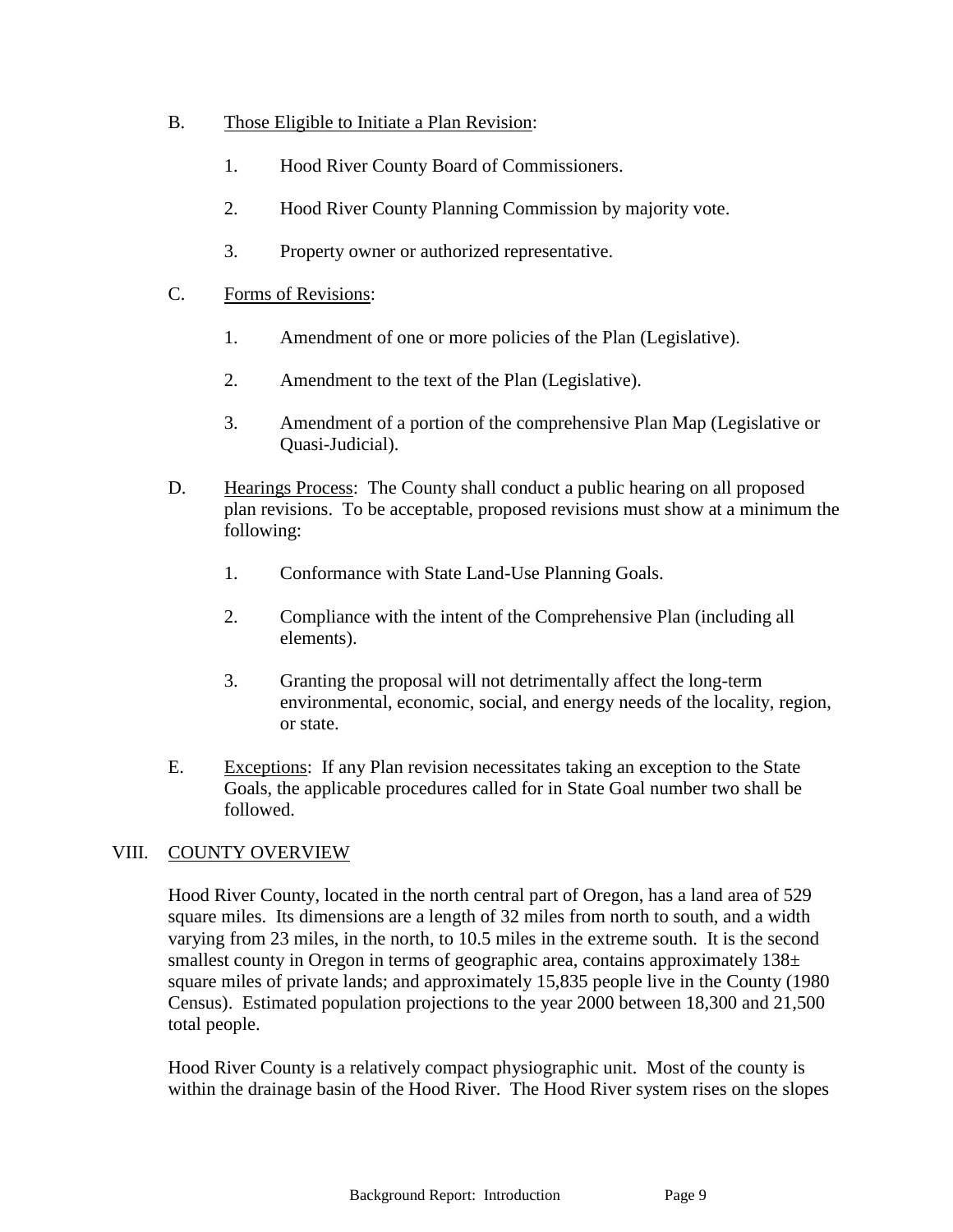of Mt. Hood and flows north to join the Columbia River at the City of Hood River, a river distance of 39 miles and a fall of 7,500 feet from source to mouth. The Hood River Valley, occupying the bottom of the Hood River drainage basin, is 20 miles long and four to eight miles wide. Local relief separates the valley into two distinct units known as the Lower and Upper Valleys.

The Lower Valley, the larger unit, extends about six miles southward from the Columbia River to Middle Mountain, a traverse ridge about 2,000 feet in elevation. A low ridge enclosed a small bench of a few thousand acres on the north flank of Middle Mountain known locally as Middle Valley. The Upper Valley, located south of Middle Mountain, is approximately seven miles long and four miles wide and rises southward in elevation from 1,500 to 3,000 feet.

The surface of the entire Valley was modified by glacial action. A till sheet of varying thickness was laid down over the floor and subsequently reworked by glacial melt waters and forerunners of the present rivers. The soil pattern is directly related to the nature of the local till and the action of water. Variations range from silt loam laid down in the quiet waters of a lake in the bottom lands of the Lower valley, to loams derived from weathering of glacial outwash materials and gravelly sandy loams derived from stream deposits. In portions of the Upper Valley, soils deriving from recent volcanic ash deposits cover many outwash terraces.

The Hood River Valley lies in a transition zone between the marine-influenced climate west of the Cascade Mountains and the dry-continental climate of the intermountain region. Local topography and elevation play significant roles in explaining the marked differences in average temperature and precipitation between the Lower and Upper Valleys. The City of Hood River is located within the Columbia River Gorge at an elevation of 500 feet above sea level. The Columbia Gorge is a near sea-level water gap through which marine, often relatively warm air normally flows from the west. The City of Hood River has an average temperature of 36 degrees Fahrenheit for the months December through February, and an average temperature of 64 degrees Fahrenheit for June through August. It has an average growing season of 183 days, and an average precipitation of 30 inches per year. Most of the precipitation falling occurs in the five cool season months of November through March. Snow occasionally falls in the winter, but rarely remains on the ground for more than a few days.

The economy of Hood River County is primarily based on agriculture, forestry, and recreation.

Orchard crops constitute the major share of the agricultural sector. Because of the winter precipitation climatic pattern, irrigation is necessary for the optimum maturation of tree fruits. Fortunately, ample water is available from the melting of the snow fields and glaciers of the surrounding mountains.